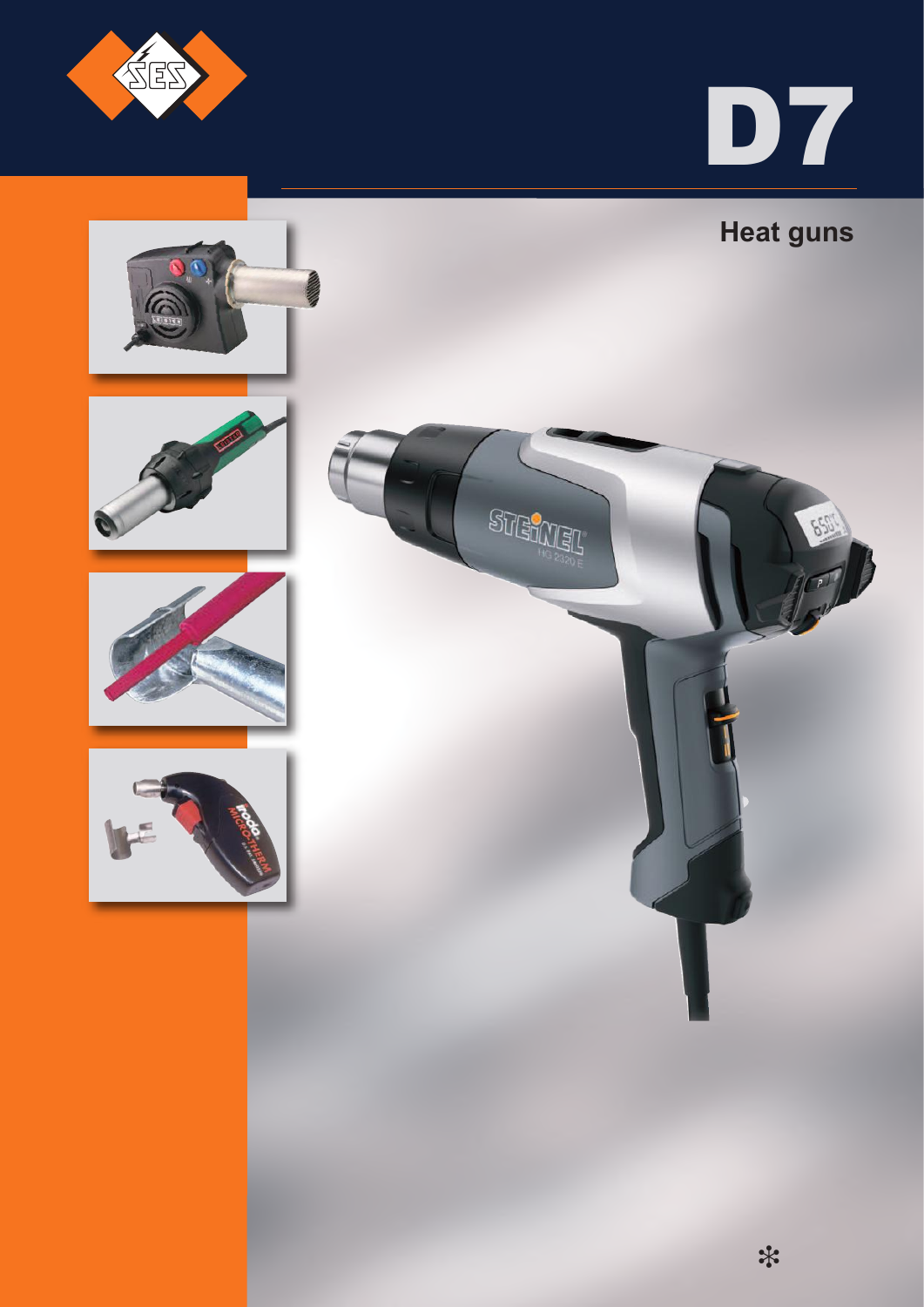#### **SES heat guns**



SES-STERLING proposes a programme of heat guns especially designed for shrink work of heat shrinkable sleeves and sleeving. This heat gun range has been developped for short and long-term work.

"Current" types are mostly used for shrinking of PVC sleeves and sleevings and of interesting price.

"Professional" and "high performance" types are often used for continuous operation on machines and production lines.

- **D7/1** "Current" heat guns especially designed for shrinking work on PVC sleeving series "R" and for punctual heating of components, devices and chemicals, etc ...
- **D7/2** "Professional" heat guns more performant devices for shrinking of polyolefines and other products needing intense heating. Among all types, the AH heat gun is especially designed to be integrated in machines and production lines.
- **D7/3** "High performance" heat guns designed for all uses, long-lasting devices that can reach very high temperatures.
- **D7/4** Flameless heat gun with Piezo electronic self-starting ignition system.

An impressive selection ! Our technical services are ready to advise and give a solution for any heating problem with our heat guns.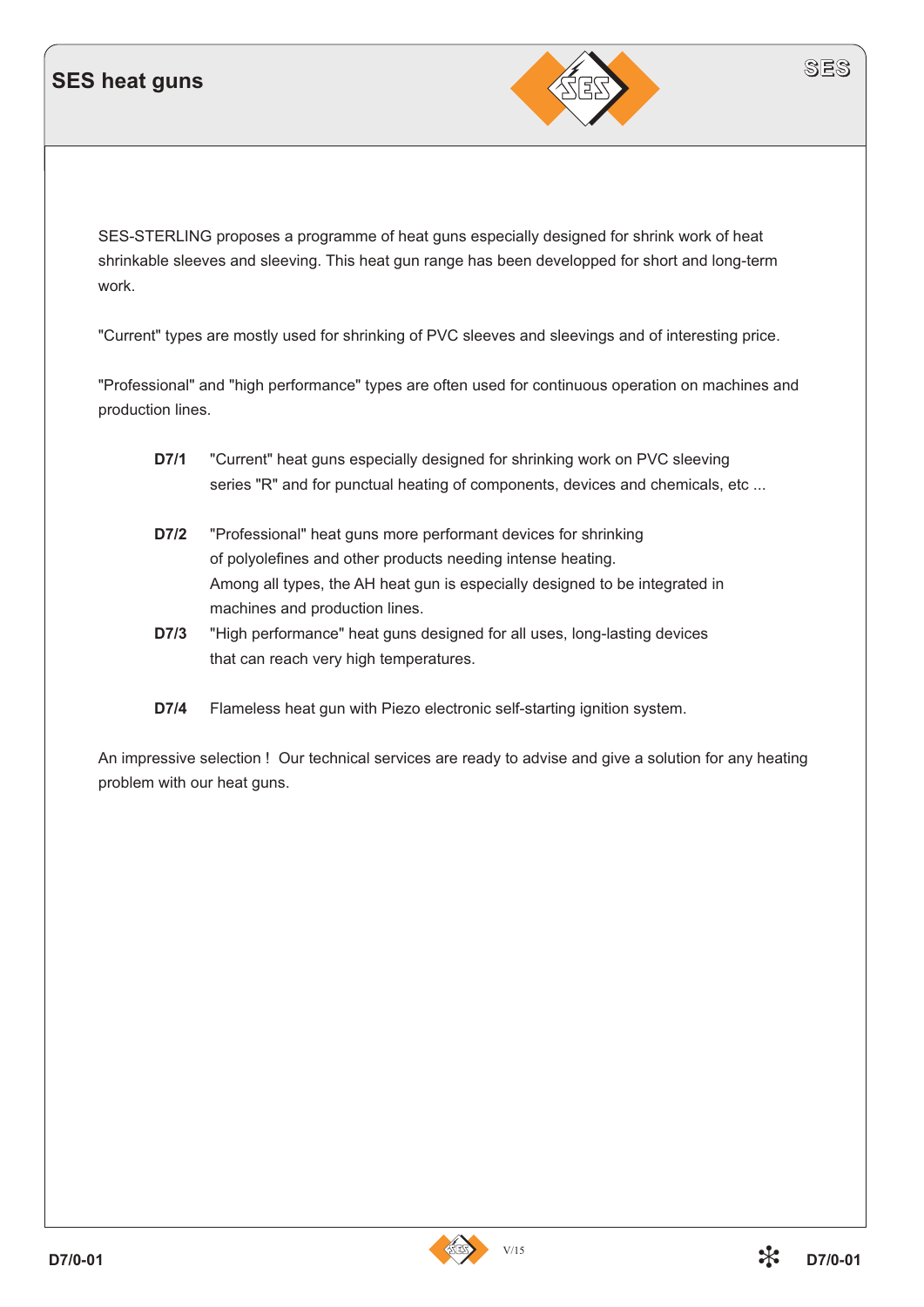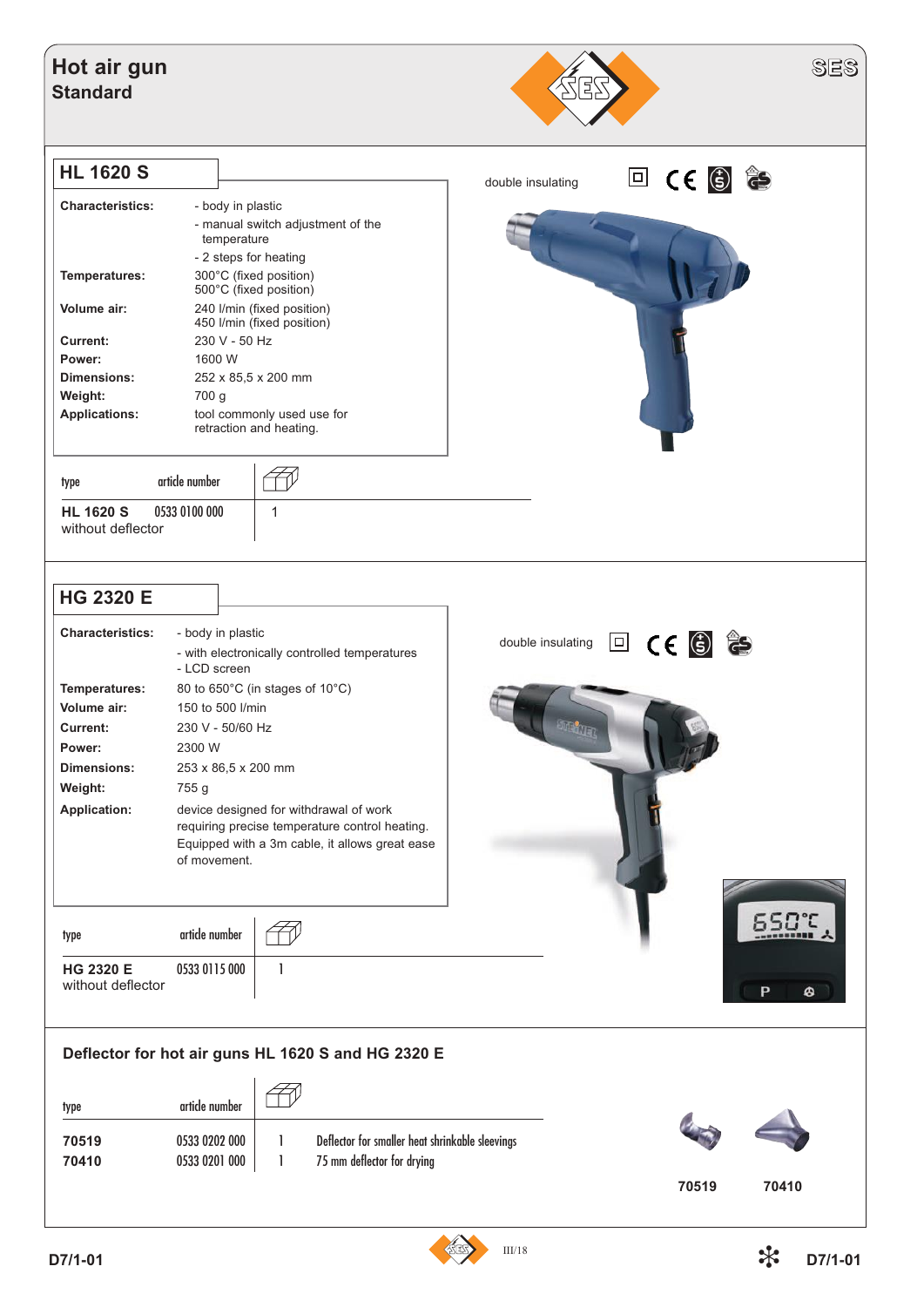#### **SES K5.16 RS heat gun for professional use - continuous operating**

# $C \in$

#### **SES - K5.16 RS**

| Material:                                             | body: plastic                   |  |
|-------------------------------------------------------|---------------------------------|--|
| Temperatures:                                         | adjustable between 20 and 600°C |  |
| Output:                                               | 200 l/min                       |  |
| Current:                                              | 230 V                           |  |
| Power:                                                | 1600 W maxi                     |  |
| Dimensions:                                           | 350 x 105 x 56 mm               |  |
| Weight:                                               | 1300q                           |  |
| Specification:                                        |                                 |  |
| - electronic device for stepless temperature control. |                                 |  |

- can be used for shrinking our shrink sleeves, as well as for polymerization, drying, thermoforming and plastic welding, preheating of parts, etc...



| type                          | article number | power<br>Watt                                              | temperature          |  |
|-------------------------------|----------------|------------------------------------------------------------|----------------------|--|
|                               |                | Complete heat gun (with cable and plug, without deflector) |                      |  |
| <b>SES K5.16 RS</b>           | 0525 0201 000  | 1600                                                       | $20 \rightarrow 600$ |  |
| <b>Spare heating elements</b> |                |                                                            |                      |  |
| 284 0181-243                  | 0525 0207 000  | 1600                                                       | $20 \rightarrow 600$ |  |
| <b>Accessories</b>            |                |                                                            |                      |  |
| 283 0198-033                  | 0525 0204 000  | Nozzle deflector $\varnothing$ 5 mm                        |                      |  |
| 283 0199-034                  | 0525 0205 000  | Flat deflector 40 x 2 mm                                   |                      |  |
| 283 0199-036                  | 0525 0206 000  | Flat deflector 20 x 2 mm                                   |                      |  |
| 283 0500-050                  | 0525 0150 000  | Spoon deflector Ø maxi 55 mm                               |                      |  |
| 285 0182-010                  | 0525 0203 000  | Spare spring carbo                                         |                      |  |
| 63                            | 0594 0015 000  | Support                                                    |                      |  |

**283 0199-036 283 0500-050**

**63**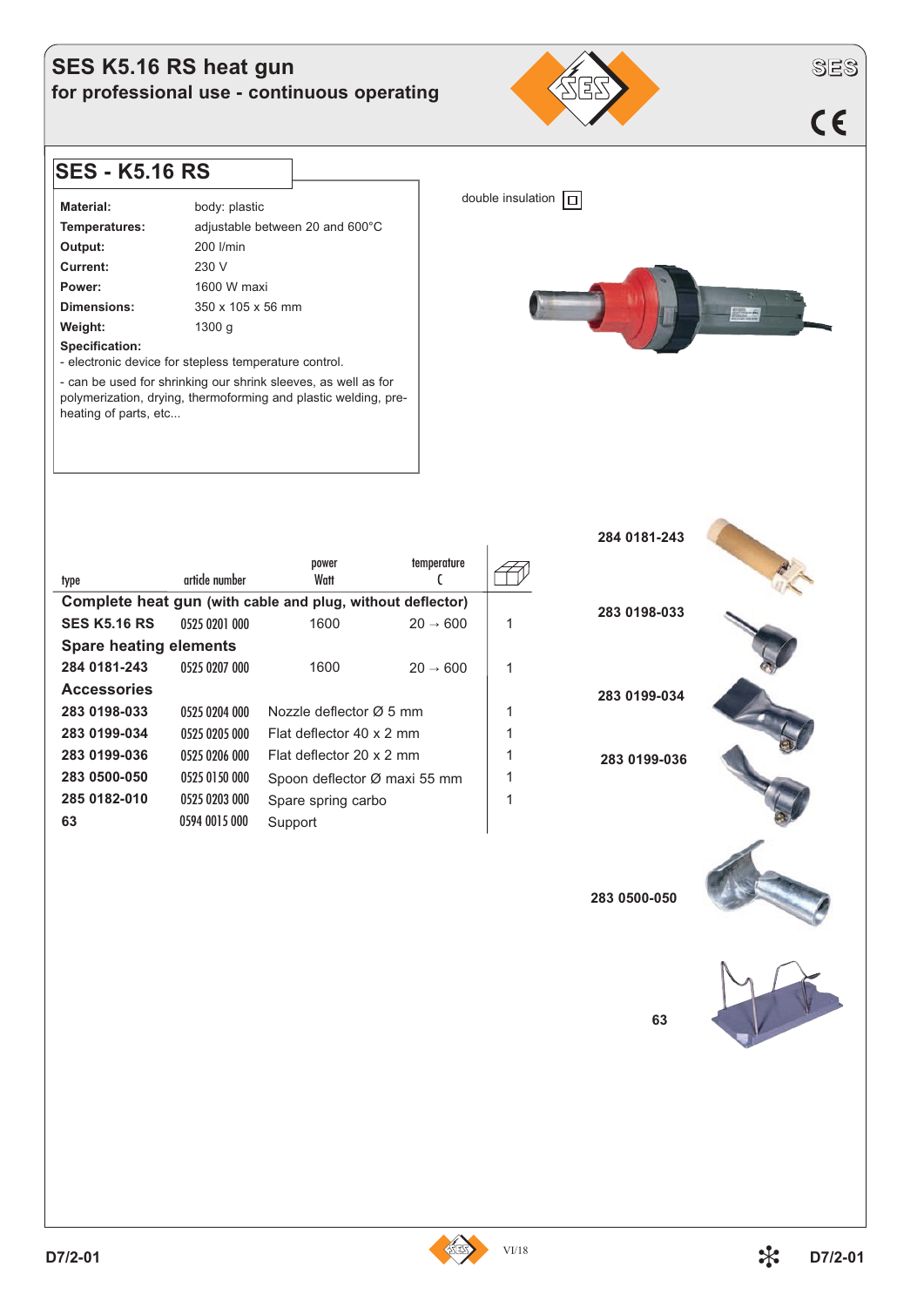## **SES-LEISTER Triac S heat gun for professional use**

**high performance - continuous operating** 



**LEISTER Triac S**

| Body:                          | plastic             |
|--------------------------------|---------------------|
| <b>Operating temperatures:</b> | 20 to 700°C         |
| Output:                        | 230 l/min           |
| Current:                       | 220 V               |
| Tension:                       | 1600 W              |
| Dimensions:                    | 330 x 110 x Ø 64 mm |
| Weight:                        | 1350 g              |
| Specification:                 |                     |

- Equipment, special machinery, equipped with a sophisticated electronic system.

- Progressively adjustable temperature with whichever nozzle is used and regardless of the nozzle used.
- Outside tube Ø 32 mm.
- Equipped with a disk on which are shown the temperatures corresponding
- to the positions of the potentiometer.





**SES**

| type                           | artide number |                                                      |  |
|--------------------------------|---------------|------------------------------------------------------|--|
| <b>LEISTER Triac S air gun</b> |               |                                                      |  |
| 1A                             | 0594 0001 000 | Adjustable temperature: 20 to 700°C                  |  |
| <b>Spare heating elements</b>  |               |                                                      |  |
| 33                             | 0594 0011 000 | 1550 Watt - 20 to 700°C                              |  |
| <b>Accessories</b>             |               |                                                      |  |
| 31 A                           | 0594 0016 000 | Deflector with normal oblique nozzle $\varnothing$ 5 |  |
| 50 B                           | 0594 0012 000 | Spoon deflector Ø 30 mm                              |  |
| 30 B1                          | 0594 0013 000 | Flat deflector 40 mm                                 |  |
| 63                             | 0594 0015 000 | Support                                              |  |



**63**



VII/15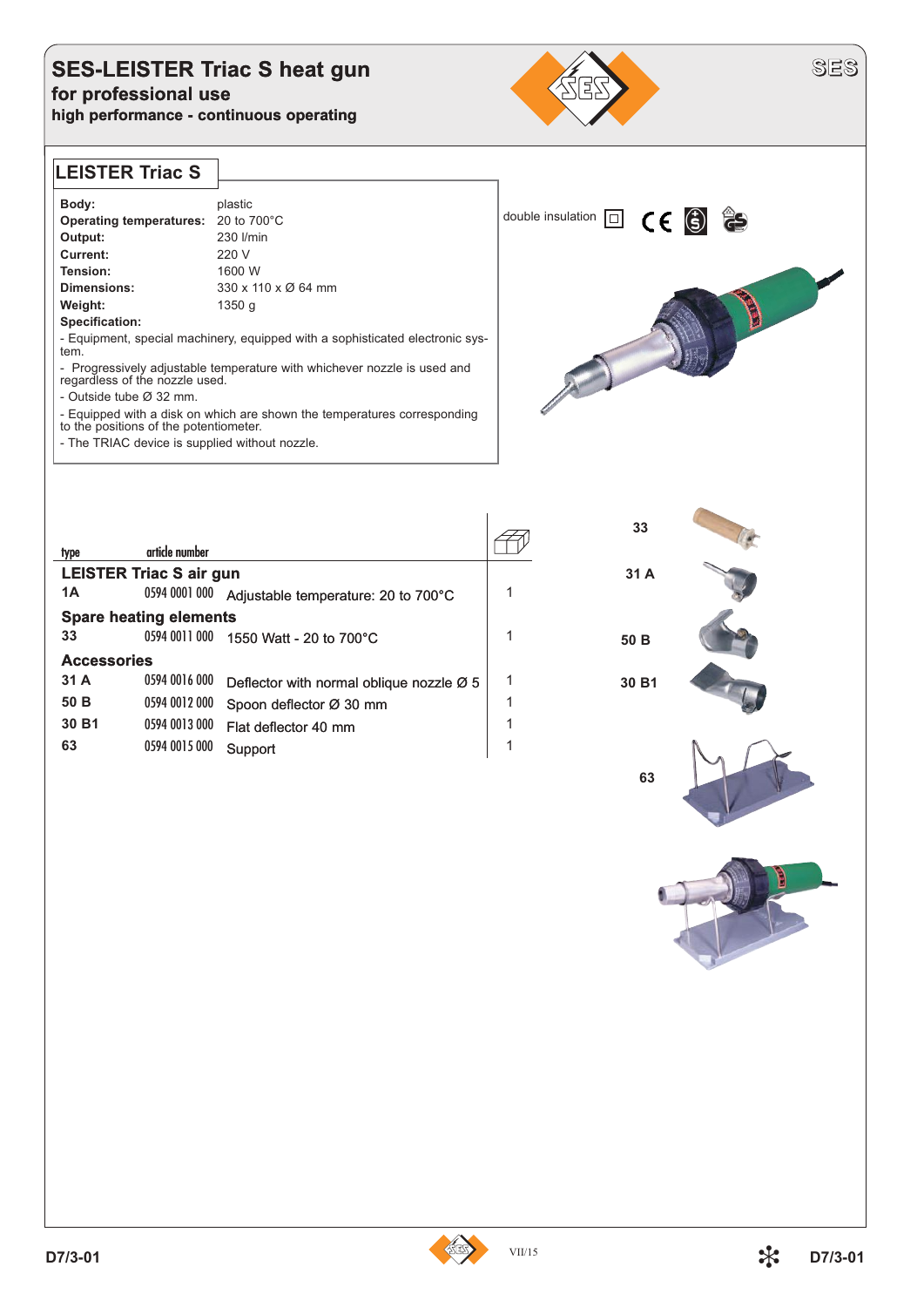#### **SES-LEISTER ELECTRON heat gun for professional use high performance continuous operating**



**ELECTRON ST**

| Body:                               | plastic                        |
|-------------------------------------|--------------------------------|
| Operating temperatures: 40 to 650°C |                                |
| Output:                             | 400 to 500 l/min               |
| Current:                            | 230 V - 50 Hz                  |
| Tension:                            | 3400 W                         |
| Dimensions:                         | 338 x 90 x $\varnothing$ 56 mm |
| Weight:                             | 1100 g                         |
| Specification:                      |                                |

- equipment, special machinery, equipped with a sophisticated electronic system.

- progressively adjustable temperature with whichever nozzle is used and regardless of the nozzle used.
- outside tube Ø 50 mm.
- equipped with 2 air filters, removable quickly, easy maintenance.
- Low weight and ergonomic design for a better grip.



| type                                | art. no.      |                                         |  |
|-------------------------------------|---------------|-----------------------------------------|--|
| <b>Heat gun LEISTER ELECTRON ST</b> |               |                                         |  |
| <b>ST</b>                           | 0594 0002 000 | Adjustable temperature from 40 to 650°C |  |
|                                     |               |                                         |  |
| Heating element with 1 pin          |               |                                         |  |
| 145.606                             |               | 0594 0027 000 230 V - 3300 Watt         |  |
|                                     |               |                                         |  |
| <b>Accessories</b>                  |               |                                         |  |
| 37 A                                | 0594 0022 000 | Flat deflector 70 x 10 mm               |  |
| 55                                  | 0594 0023 000 | Sieve deflector Ø 75 mm                 |  |
| 56                                  | 0594 0024 000 | Sieve deflector Ø 110 mm                |  |
| 63                                  | 0594 0015 000 | Support                                 |  |





**Clean** The two air filters are cleaned and removed within seconds.



**Continous** Adjusting of the temperature of the single air up to 650°C.

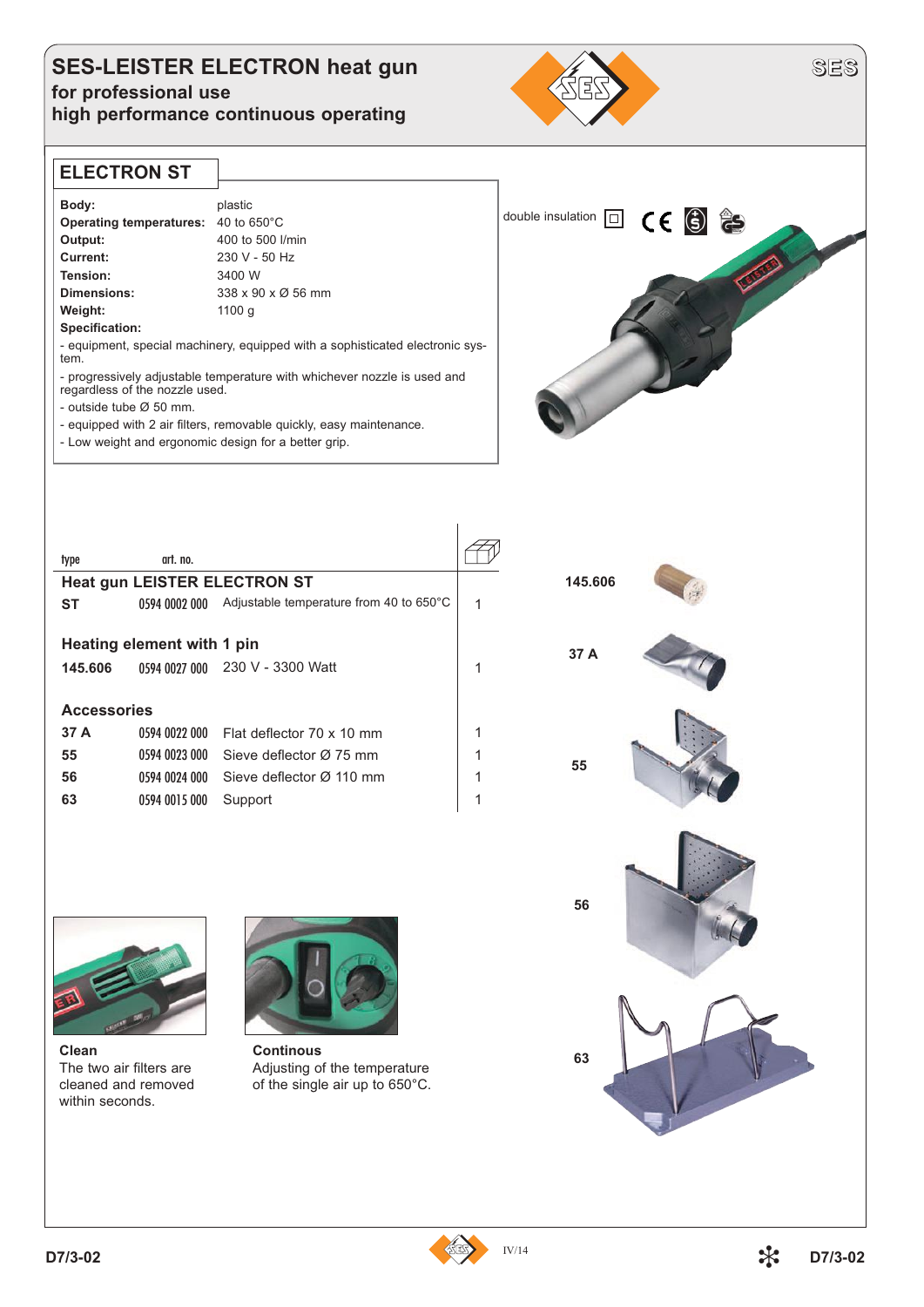### **Heat gun SES LEISTER HOTWIND PREMIUM**

**High performance - for professional use continuous use**



**SES**

#### **HOTWIND PREMIUM**  $\left(\begin{matrix} 1 \\ 5 \end{matrix}\right)$  $\epsilon$ ÊS Material: body: plastic **Operating temperatures:** adjustable between 20 to 650°C **Airflow:** 200 to 900 l/min **Current:** 230 V - 50 Hz **Power:** 3700 W **Dimensions:** 332 x 179 x 106 mm **Weight:** 2200 g **Specification:** - Sophisticated electronic system - NO carbon engine ensuring its longevity - Adjustable heating power continuously by potentiometer - Cooling key - Tube Ø 62 mm - Extremely quiet

| type                                                      | article number                                  |                                                                                     |  |
|-----------------------------------------------------------|-------------------------------------------------|-------------------------------------------------------------------------------------|--|
|                                                           | <b>Heat gun HOTWIND PREMIUM</b>                 |                                                                                     |  |
| <b>HOTWIND</b><br><b>PREMIUM</b>                          | 0594 0050 000                                   | Adjustable temperature between<br>20 to $650^{\circ}$ C                             |  |
| <b>Accessories</b><br>36 B1<br>37 B1<br>37 B <sub>2</sub> | 0594 0055 000<br>0594 0056 000<br>0594 0057 000 | Nozzle deflector Ø 40 mm<br>Flat deflector 150 x 12 mm<br>Flat deflector 85 x 15 mm |  |





Adjustable heating power continuously by potentiometer.



Automatic cooling function of the device.

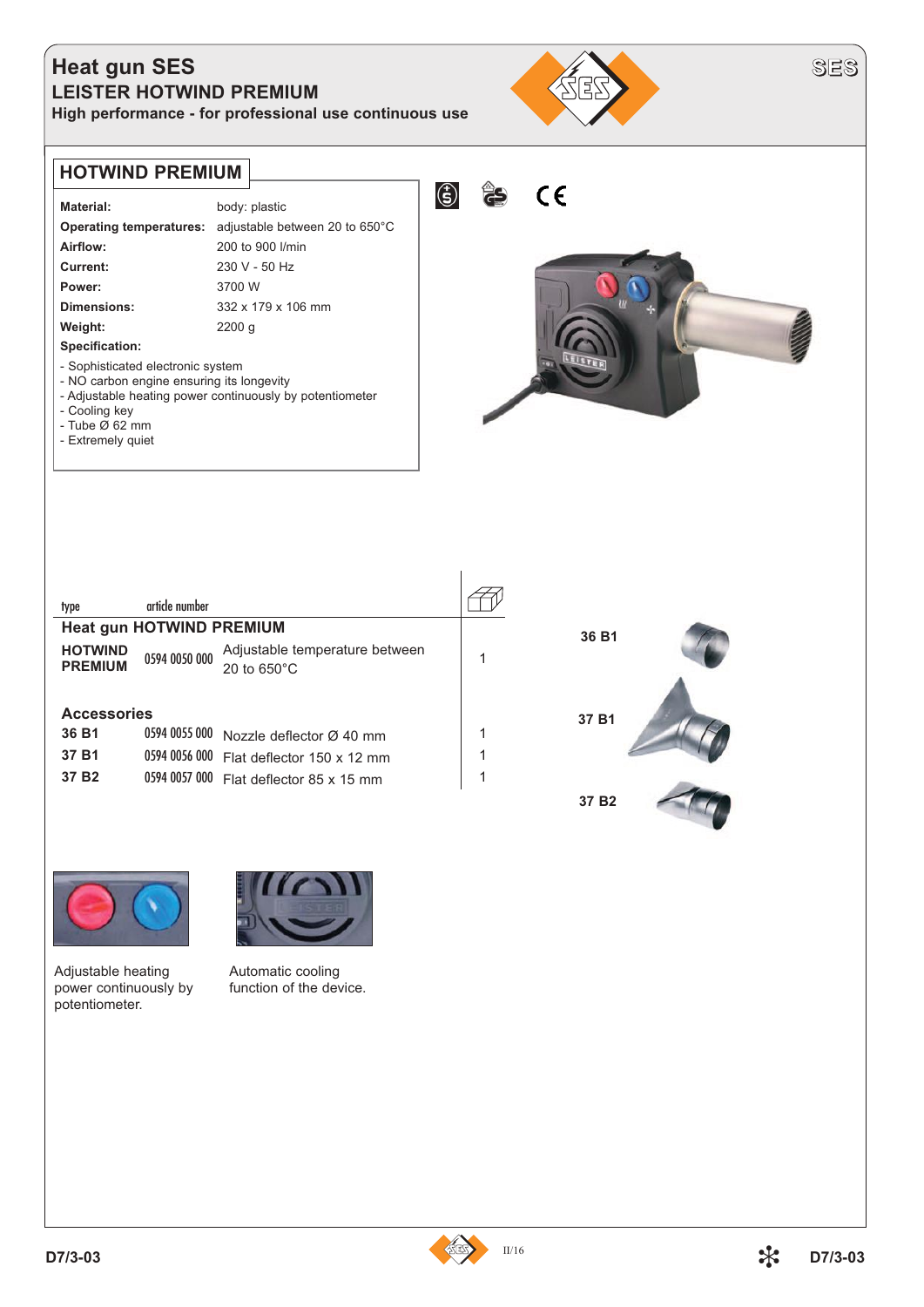#### **SES-®LEISTER Ghibli hot air gun for continuous operation**



| Body:                                                    | plastic                        |  |
|----------------------------------------------------------|--------------------------------|--|
| <b>Operating temperatures:</b>                           | adjustable between 20 to 600°C |  |
| Airflow:                                                 | 300 and 350 l/min              |  |
|                                                          | (manually adjustable)          |  |
| Current:                                                 | 230 Volt 50/60 Hz              |  |
| Power:                                                   | 2000 Watt                      |  |
| Dimensions:                                              | 160 x 195 x 85 mm              |  |
| Weight:                                                  | 1200q                          |  |
| Specification:                                           |                                |  |
| - motor fitted with a 2 steps switch and a sophisticated |                                |  |

- motor fitted with a 2 steps switch and a sophisticated electronic system to produce hot air and progressive adjustable temperatures regardless of the nozzles used. - Supplied without nozzle.



| type                                             | artide number |                                                    |  |
|--------------------------------------------------|---------------|----------------------------------------------------|--|
| Heat gun SES-LEISTER Ghibli (without nozzle)     |               |                                                    |  |
| 1P4                                              |               | 0594 0400 000 Adjustable temperature between 20 to |  |
| $600^{\circ}$ C<br><b>Spare heating elements</b> |               |                                                    |  |
| 33A.11.107                                       |               | 0594 0410 000 230V - 1950 W                        |  |
| <b>Accessories</b>                               |               |                                                    |  |
| 31 <sub>G</sub>                                  |               | 0594 0411 000 Standard Nozzle $\varnothing$ 5 mm   |  |
|                                                  |               |                                                    |  |



**31 G**